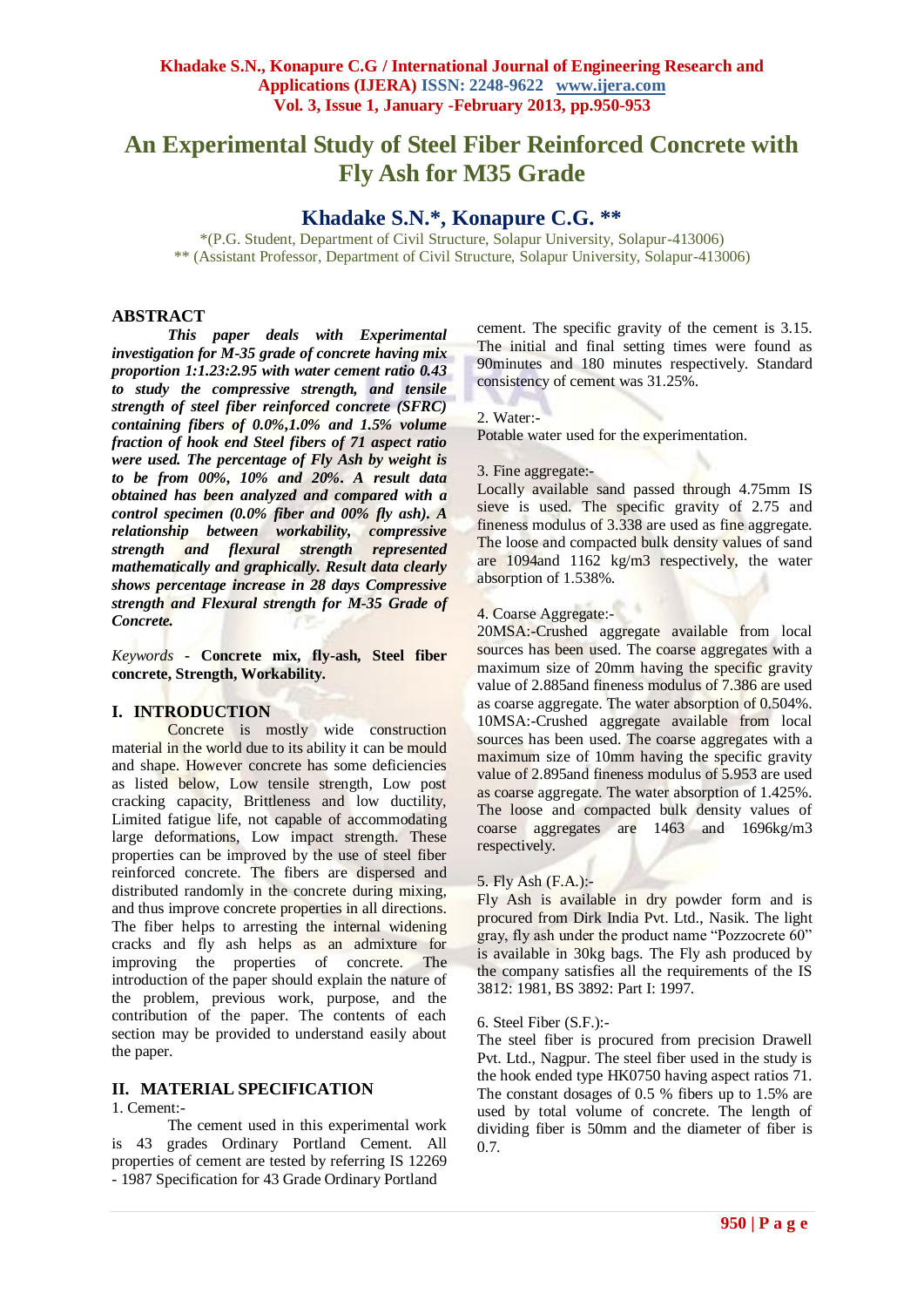# **III. EXPERIMENTAL PROCEDURE**

#### 1. Mix Design:-

The proportions for normal mix of M35 Normal Mix are 1:1.23:2.95 with water cement ratio 0.43.

In the present study method for mix design is the Indian Standard Method. The mix design involves the calculation of the amount of cement, fine aggregate and coarse aggregate in addition to other related parameters dependent on the properties of constituent material. The modifications are made and quantities of constituent materials used to cast Fly Ash Fiber Reinforced concrete.

#### 2. Batching, Mixing and casting:-

Batching, mixing and casting operations was carefully done. The Concrete mixture was prepared by hand mixing on a watertight platform. The coarse Aggregates and fine aggregates were weighed first with an accuracy of 0.5 grams. On the watertight platform, the coarse and fine aggregates were mixed thoroughly. The fly ash and Cement was mixed dry to uniform colour separately. To this mixture, the required quantity of cement, fly ash and fibers in percentage were added. These were mixed to uniform colour. Then water was added carefully so that no water was lost during mixing. The moulds were filled with 0.0%, 0.5%, 1.0% and 1.5% fibers. Fly Ash 00% to 20% by weight of cement was added to this. Vibration was given to the cube moulds using table vibrator. The top surface of the specimen was leveled and finished. After 24 hours the specimens were demoulded and were transferred to curing tank where in they were allowed to cure for 7 & 28 days.

The entire specimen was tested in the Structural Engineering laboratory of Walchand Institute of Technology, Solapur.

#### 3. Workability Test:-

Workability is carried out by conducting the slump test and compaction factor test. As per I.S. 1199-1959 on ordinary concrete and fiber reinforced concrete.

#### 4. Compressive strength test:-

The compressive strength of concrete is one of most important properties of concrete in most structural applications. For compressive strength test, cube specimens of dimensions 150 x 150 x 150 mm were cast for M35 grade of concrete. After curing, these cubes were tested on Compression Testing machine as per I.S. 516-1959. The failure load was noted. In each category two cubes were tested and their average value is reported. The compressive strength was calculated as follows, Compressive strength  $(MPa)$  = Failure load / cross sectional area.

#### 5. Flexural strength test:-

For flexural strength test beam specimens of dimension 150x150x700 mm were cast. The specimens were demoulded after 24 hours of casting and were transferred to curing tank where in they were allowed to cure for 28 days. These flexural strength specimens were tested under two point loading as per I.S. 516-1959, over an effective span of 600 mm divide into three equal parts and rest on Flexural testing machine. The load is normally increased & failure load is noted at cracking of beam specimen. In each category two beams was tested and their average value is reported. The flexural strength was calculated as follows. Flexural strength  $(MPa)$  =  $(P \times L) / (b \times d^2),$ 

Where,  $P =$  Failure load,  $L =$  Centre to centre distance between the support  $= 600$  mm, b  $=$  width of Specimen= $150$  mm,  $d =$  depth of specimen=  $150$  mm.

# **IV. EXPERIMENTAL RESULTS**

1. Fresh Concrete: -

The fresh concrete properties slump, compaction factor & Density are shown in table No.1. Table No.1:- Result of Slump, Compaction Factor & Density of Fresh Concrete

| Mix Type<br>(S.F. % & F.A. %) | Slump<br>Value<br>(mm) | Compaction<br>Factor | Density<br>$(kg/m^3)$ |
|-------------------------------|------------------------|----------------------|-----------------------|
| S0 (0.0%&00%)                 | 165                    | 0.903                | 2503.23               |
| $$1(0.5\% \& 10\%)$           | 48                     | 0.824                | 2540.88               |
| $S2(0.5\% \& 20\%)$           | 114                    | 0.86                 | 2534.47               |
| S3 (1.0% & 10%)               | 36                     | 0.725                | 2585.33               |
| S4 (1.0% & 20%)               | 75                     | 0.736                | 2536.79               |
| $S5(1.5\% \& 10\%)$           | 14                     | 0.702                | 2589.91               |
| S6 (1.5% & 20%)               | 25                     | 0.717                | 2583.24               |

### 2. Hardened Concrete: -

The hardened concrete specimen properties are checked by compressive strength& Flexural strength. 2.1. Compressive Strength: -

The compressive strength of cube specimen is checked after 7 & 28 days in compressive testing machine. The result of compressive strength in table no.2 and Fig. No.1.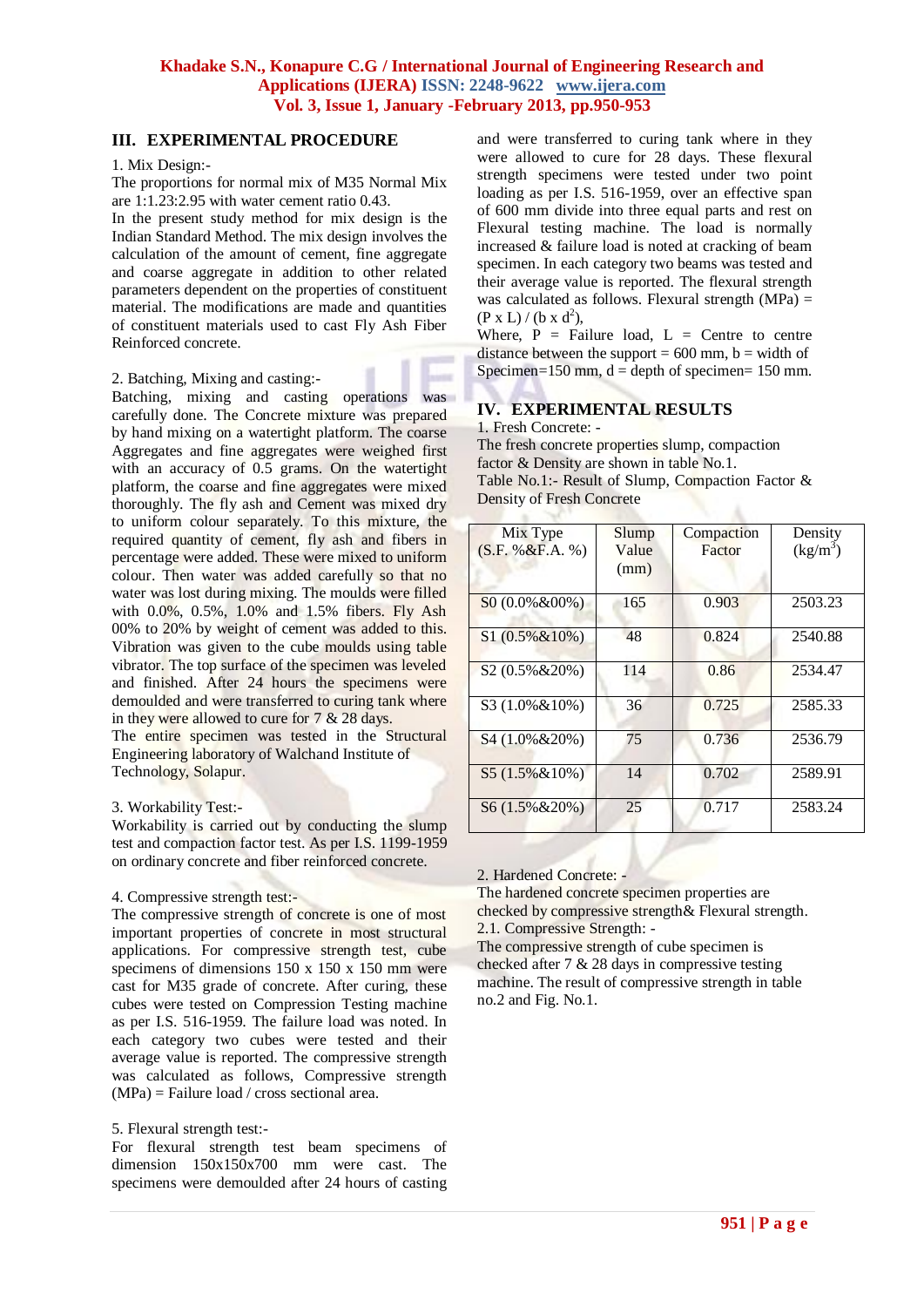# **Khadake S.N., Konapure C.G / International Journal of Engineering Research and Applications (IJERA) ISSN: 2248-9622 www.ijera.com Vol. 3, Issue 1, January -February 2013, pp.950-953**

Table No.2:- Result of Compressive Strength at 7 Day & 28 Day

| Mix Type<br>(S.F. % & F.A. %) | Compressive<br>Strength( $N/mm^2$ ) |         |
|-------------------------------|-------------------------------------|---------|
|                               | 7 Days                              | 28 Days |
| S0 (0.0%&00%)                 | 28.63                               | 42.86   |
| $$1(0.5\% \& 10\%)$           | 21.81                               | 33.03   |
| S2 (0.5%&20%)                 | 17.48                               | 27.83   |
| S3 (1.0% & 10%)               | 25.98                               | 38.46   |
| S4 (1.0% & 20%)               | 26.05                               | 38.69   |
| S5 (1.5%&10%)                 | 29.02                               | 41.07   |
| S6 (1.5%&20%)                 | 23.06                               | 35.07   |

#### Figure No.1:- Type of Mix vs. Compressive Strength at 7 Day & 28 Day



2.2. Flexural Strength

The Flexural test of beam specimen is checked after 28days. The result of flexural strength is shown in Table No.3 and Fig. No.2.

| Table No.3:- Result of Flexural Strength at 28 Day |  |  |
|----------------------------------------------------|--|--|
|                                                    |  |  |

| Mix Type            | Flexural                     |
|---------------------|------------------------------|
| (S.F. % & F.A. % )  | Strength(N/mm <sup>2</sup> ) |
|                     | 28 Days                      |
| $$1(0.5\% \& 10\%)$ | 4.06                         |
| $S2(0.5\% \& 20\%)$ | 3.52                         |
| S3 (1.0%&10%)       | 5.77                         |
| S4 (1.0% & 20%)     | 4.60                         |

| $S5(1.5\% \& 10\%)$ | 5.99 |
|---------------------|------|
| $S6(1.5\% \& 20\%)$ | 6.98 |

Figure No.2:- Type of Mix vs. Flexural Strength at 28 Day



# **V. CONCLUSION**

The study on the effect of steel fibers with Fly Ash can still be a promising work as there is always a need to overcome the problem of brittleness of concrete. The following conclusions could be drawn from the present investigation.

- 1. Density of concrete is more as the percentage of steel fiber increases.
- 2. Slump will lose at the higher percentage of steel fiber & lesser fly ash content.
- 3. Workability of concrete is improves when fly as percentage increases.
- 4. The specimen strength is about 80% of target strength at 28th day and 95 to 100% at 45 days, because of steel fiber & Fly Ash.
- 5. The specimen S3, S4 & S5 gives better compressive strength.
- 6. The specimen S3, S5 & S6 gives better Flexural strength.
- 7. The specimen S3 & S5 gives good Compressive strength and Flexural strength.
- 8. The Super-plasticizer is necessary for higher grade to get required slump & workable mix.

# **REFERENCES**

#### **Journal Papers:**

- [1] Falah M.Wegian,Anwar A.Alanki,Hana M.Alsaeid,Fahad A.Alotaibi(2011), "Influence of Fly Ash on Behavior of Fiber Reinforced Concrete Structures", *Journal of Applied Sciences,11(17):3185-3191.*
- [2] Falah A. Almottiri (2011), "Physical Properties of Steel Fiber Reinforced Cement Composites Made with Fly Ash", *Jordan Journal of Civil Engineering, Volume 5, No. 2.*